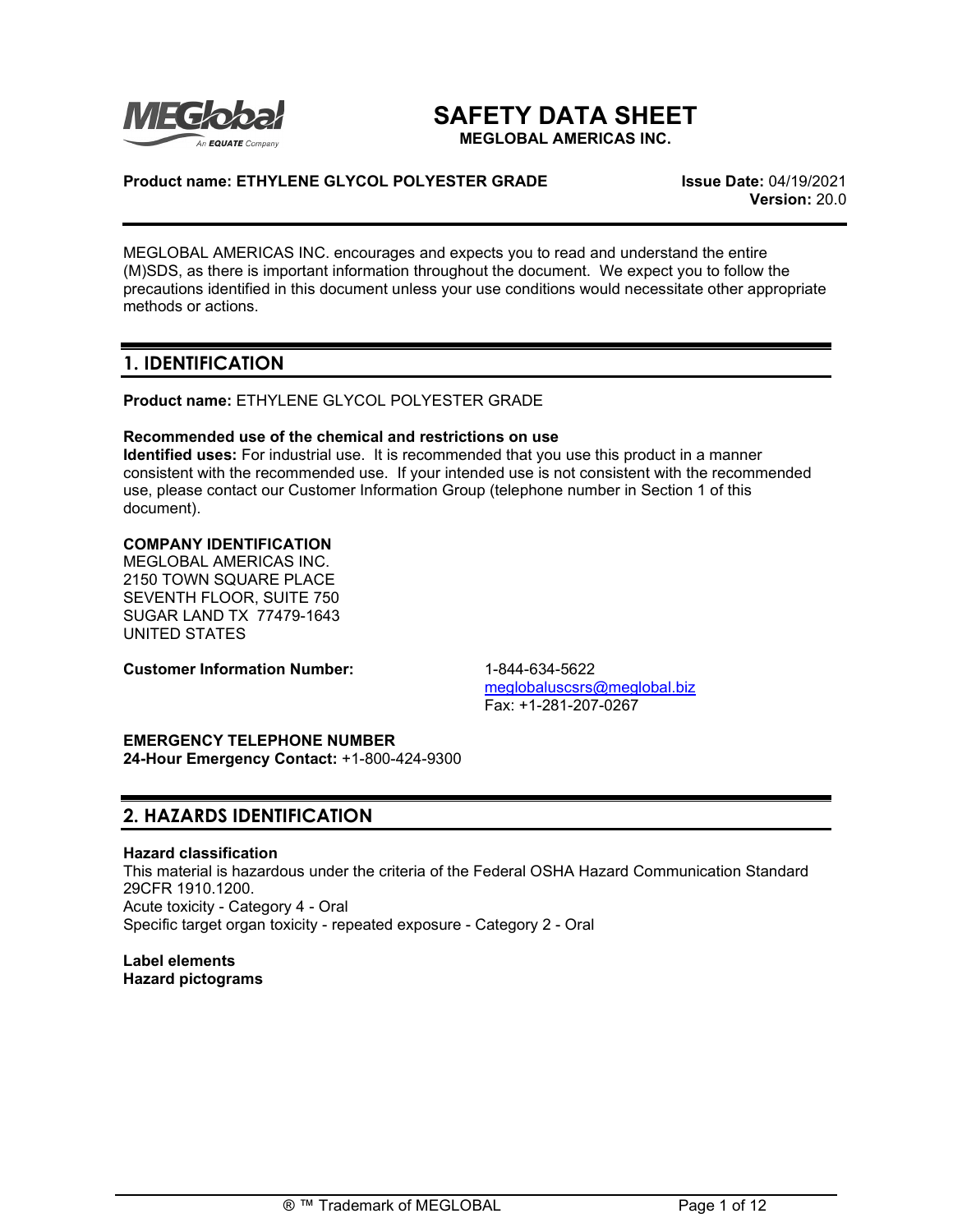

### Signal word: **WARNING!**

### **Hazards**

Harmful if swallowed. May cause damage to organs (Kidney) through prolonged or repeated exposure if swallowed.

## **Precautionary statements**

#### **Prevention**

Do not breathe dust/ fume/ gas/ mist/ vapours/ spray. Wash skin thoroughly after handling. Do not eat, drink or smoke when using this product.

#### **Response**

IF SWALLOWED: Call a POISON CENTER/doctor if you feel unwell. Rinse mouth. Get medical advice/ attention if you feel unwell.

#### **Disposal**

Dispose of contents/ container to an approved waste disposal plant.

## **Other hazards**

No data available

# **3. COMPOSITION/INFORMATION ON INGREDIENTS**

#### **Synonyms:** Ethylene Glycol This product is a substance.

| Component       | <b>CASRN</b>   | Concentration |  |
|-----------------|----------------|---------------|--|
| Ethylene glycol | $107 - 21 - 1$ | $>= 99.0 %$   |  |

## **4. FIRST AID MEASURES**

## **Description of first aid measures**

**General advice:** First Aid responders should pay attention to self-protection and use the recommended protective clothing (chemical resistant gloves, splash protection). If potential for exposure exists refer to Section 8 for specific personal protective equipment.

**Inhalation:** Move person to fresh air; if effects occur, consult a physician.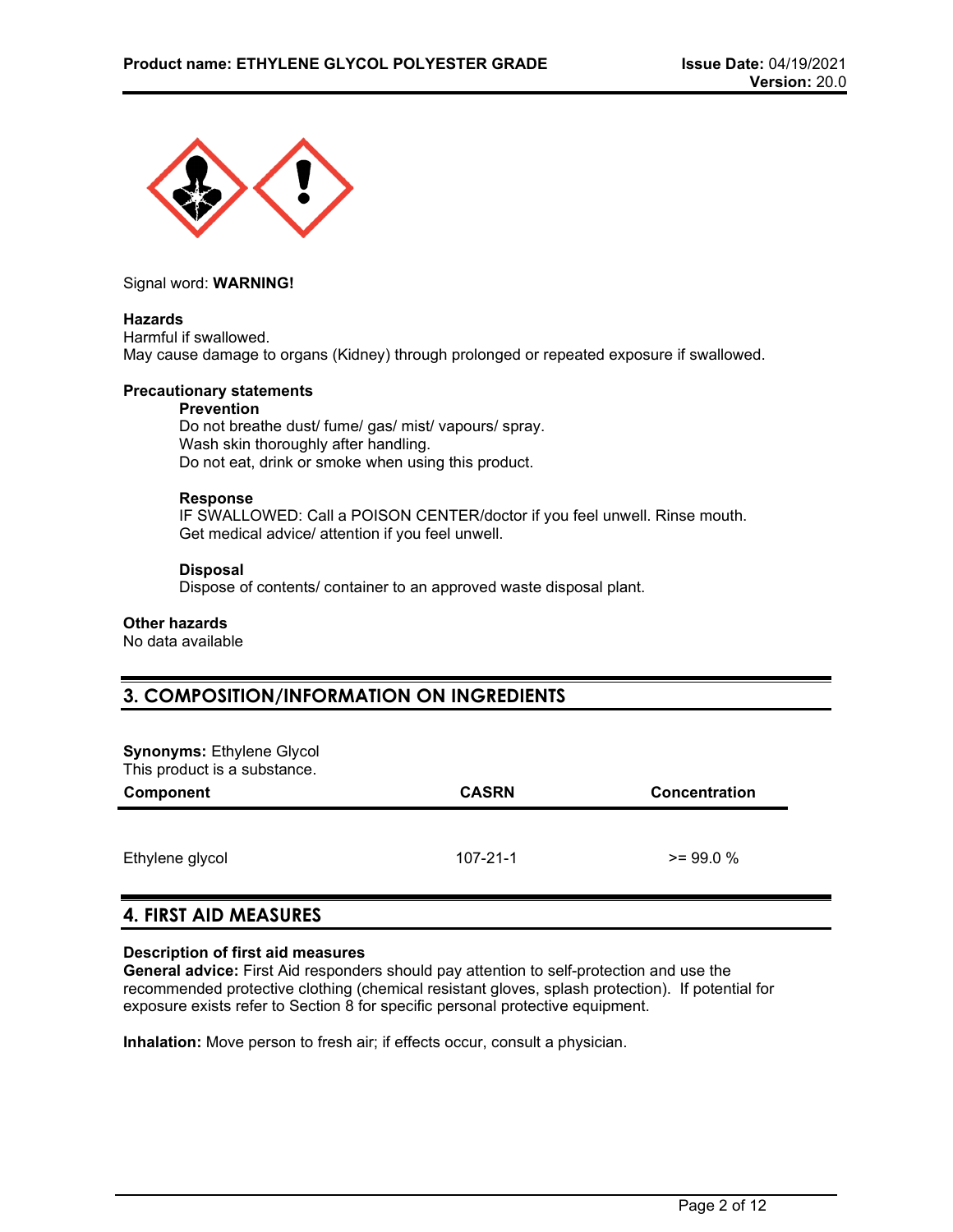**Skin contact:** Immediately flush skin with water while removing contaminated clothing and shoes. Get medical attention if symptoms occur. Wash clothing before reuse. Destroy contaminated leather items such as shoes, belts, and watchbands. Suitable emergency safety shower facility should be immediately available.

**Eye contact:** Flush eyes thoroughly with water for several minutes. Remove contact lenses after the initial 1-2 minutes and continue flushing for several additional minutes. If effects occur, consult a physician, preferably an ophthalmologist.

**Ingestion:** Do not induce vomiting. Seek medical attention immediately. If person is fully conscious give 1 cup or 8 ounces (240 ml) of water. If medical advice is delayed and if an adult has swallowed several ounces of chemical, then give 3-4 ounces (1/3-1/2 Cup) (90-120 ml) of hard liquor such as 80 proof whiskey. For children, give proportionally less liquor at a dose of 0.3 ounce (1 1/2 tsp.) (8 ml) liquor for each 10 pounds of body weight, or 2 ml per kg body weight [e.g., 1.2 ounce (2 1/3 tbsp.) for a 40 pound child or 36 ml for an 18 kg child].

**Most important symptoms and effects, both acute and delayed:** Aside from the information found under Description of first aid measures (above) and Indication of immediate medical attention and special treatment needed (below), any additional important symptoms and effects are described in Section 11: Toxicology Information.

## **Indication of any immediate medical attention and special treatment needed**

**Notes to physician:** If several ounces (60 - 100 ml) of ethylene glycol have been ingested, early administration of ethanol may counter the toxic effects (metabolic acidosis, renal damage). Consider hemodialysis or peritoneal dialysis & thiamine 100 mg plus pyridoxine 50 mg intravenously every 6 hours. If ethanol is used, a therapeutically effective blood concentration in the range of 100 - 150 mg/dl may be achieved by a rapid loading dose followed by a continuous intravenous infusion. Consult standard literature for details of treatment. 4-Methyl pyrazole (Antizol®) is an effective blocker of alcohol dehydrogenase and should be used in the treatment of ethylene glycol (EG), di- or triethylene glycol (DEG, TEG), ethylene glycol butyl ether (EGBE), or methanol intoxication if available. Fomepizole protocol (Brent, J. et al., New England Journal of Medicine, Feb. 8, 2001, 344:6, p. 424-9): loading dose 15 mg/kg intravenously, follow by bolus dose of 10 mg/kg every 12 hours; after 48 hours, increase bolus dose to 15 mg/kg every 12 hours. Continue fomepizole until serum methanol, EG, DEG, TEG or EGBE are undetectable. The signs and symptoms of poisoning include anion gap metabolic acidosis, CNS depression, renal tubular injury, and possible late stage cranial nerve involvement. Respiratory symptoms, including pulmonary edema, may be delayed. Persons receiving significant exposure should be observed 24-48 hours for signs of respiratory distress. In severe poisoning, respiratory support with mechanical ventilation and positive end expiratory pressure may be required. Maintain adequate ventilation and oxygenation of the patient. If lavage is performed, suggest endotracheal and/or esophageal control. Danger from lung aspiration must be weighed against toxicity when considering emptying the stomach. If burn is present, treat as any thermal burn, after decontamination. Treatment of exposure should be directed at the control of symptoms and the clinical condition of the patient.

# **5. FIREFIGHTING MEASURES**

**Suitable extinguishing media:** Water fog or fine spray. Dry chemical fire extinguishers. Carbon dioxide fire extinguishers. Foam. Alcohol resistant foams (ATC type) are preferred. General purpose synthetic foams (including AFFF) or protein foams may function, but will be less effective.

**Unsuitable extinguishing media:** Do not use direct water stream. May spread fire.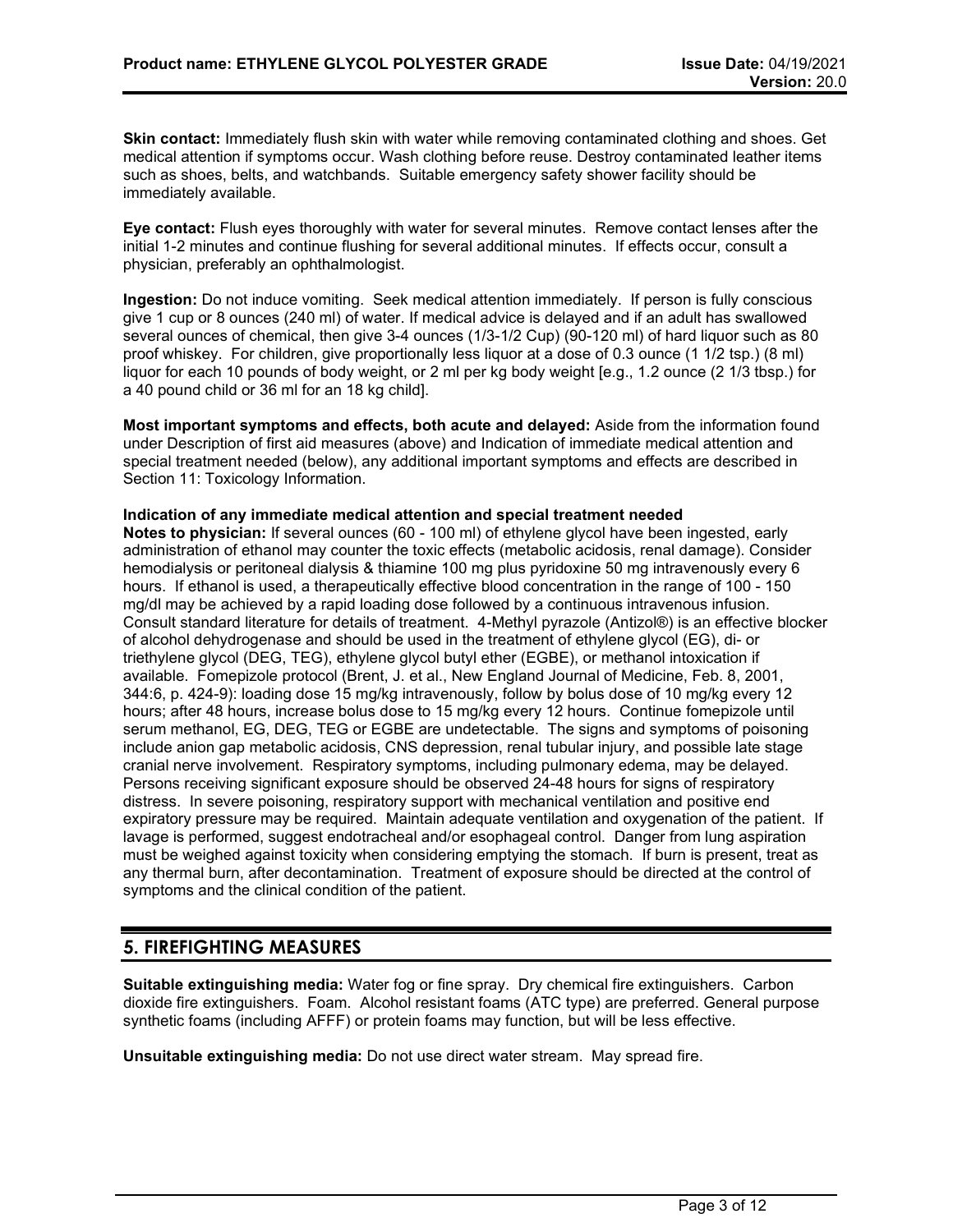### **Special hazards arising from the substance or mixture**

**Hazardous combustion products:** During a fire, smoke may contain the original material in addition to combustion products of varying composition which may be toxic and/or irritating. Combustion products may include and are not limited to: Carbon monoxide. Carbon dioxide. Nitrogen oxides.

**Unusual Fire and Explosion Hazards:** Container may rupture from gas generation in a fire situation. Violent steam generation or eruption may occur upon application of direct water stream to hot liquids.

## **Advice for firefighters**

**Fire Fighting Procedures:** Keep people away. Isolate fire and deny unnecessary entry. Use water spray to cool fire exposed containers and fire affected zone until fire is out and danger of reignition has passed. Fight fire from protected location or safe distance. Consider the use of unmanned hose holders or monitor nozzles. Immediately withdraw all personnel from the area in case of rising sound from venting safety device or discoloration of the container. Burning liquids may be extinguished by dilution with water. Do not use direct water stream. May spread fire. Move container from fire area if this is possible without hazard. Burning liquids may be moved by flushing with water to protect personnel and minimize property damage.

**Special protective equipment for firefighters:** Wear positive-pressure self-contained breathing apparatus (SCBA) and protective fire fighting clothing (includes fire fighting helmet, coat, trousers, boots, and gloves). If protective equipment is not available or not used, fight fire from a protected location or safe distance.

# **6. ACCIDENTAL RELEASE MEASURES**

**Personal precautions, protective equipment and emergency procedures:** Isolate area. Keep unnecessary and unprotected personnel from entering the area. Refer to section 7, Handling, for additional precautionary measures. Use appropriate safety equipment. For additional information, refer to Section 8, Exposure Controls and Personal Protection.

**Environmental precautions:** Prevent from entering into soil, ditches, sewers, waterways and/or groundwater. See Section 12, Ecological Information.

**Methods and materials for containment and cleaning up:** Contain spilled material if possible. Collect in suitable and properly labeled containers. Small spills: Absorb with materials such as: Cat litter. Sand. Sawdust. Zorb-all®. Hazorb®. Large spills: Dike area to contain spill. Pump into suitable and properly labeled containers. See Section 13, Disposal Considerations, for additional information.

## **7. HANDLING AND STORAGE**

**Precautions for safe handling:** Do not swallow. Avoid contact with eyes. Wash thoroughly after handling. Spills of these organic materials on hot fibrous insulations may lead to lowering of the autoignition temperatures possibly resulting in spontaneous combustion. See Section 8, EXPOSURE CONTROLS AND PERSONAL PROTECTION.

**Conditions for safe storage:** Do not store near food, foodstuffs, drugs or potable water supplies. Additional storage and handling information on this product may be obtained by calling your sales or customer service contact. Ask for a product brochure.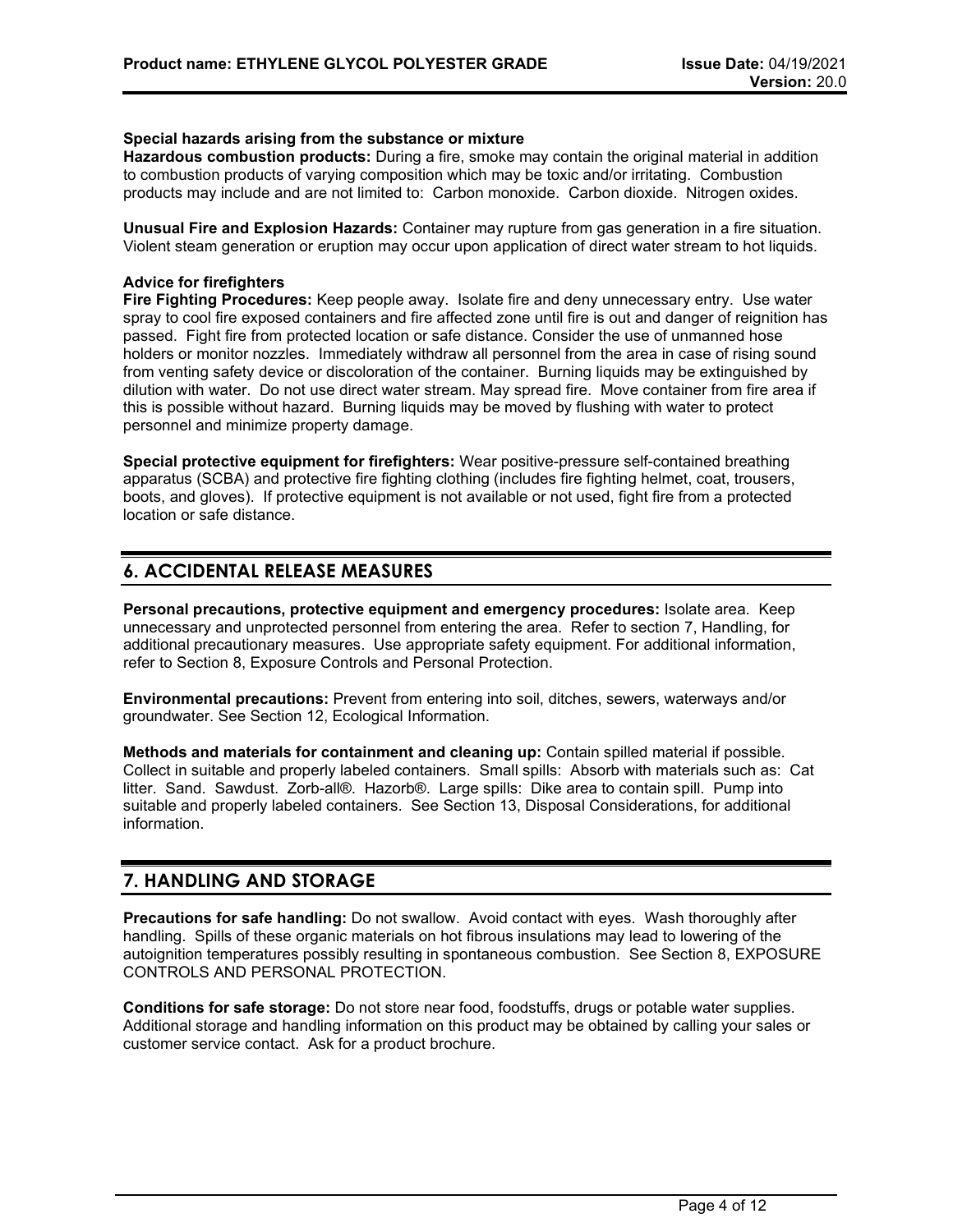## **8. EXPOSURE CONTROLS/PERSONAL PROTECTION**

#### **Control parameters**

Exposure limits are listed below, if they exist.

| <b>Component</b> | Regulation   | <b>Type of listing</b>            | <b>Value/Notation</b> |
|------------------|--------------|-----------------------------------|-----------------------|
| Ethylene glycol  | <b>ACGIH</b> | <b>STEL Aerosol only</b>          | 10 mg/m $3$           |
|                  | <b>ACGIH</b> | <b>TWA Vapour and</b>             | 25 ppm                |
|                  |              | aerosol                           |                       |
|                  | <b>ACGIH</b> | <b>STEL Vapour and</b><br>aerosol | 50 ppm                |

### **Exposure controls**

**Engineering controls:** Use local exhaust ventilation, or other engineering controls to maintain airborne levels below exposure limit requirements or guidelines. If there are no applicable exposure limit requirements or guidelines, general ventilation should be sufficient for most operations. Local exhaust ventilation may be necessary for some operations.

### **Individual protection measures**

**Eye/face protection:** Use safety glasses (with side shields). If there is a potential for exposure to particles which could cause eye discomfort, wear chemical goggles. If exposure causes eye discomfort, use a full-face respirator.

#### **Skin protection**

**Hand protection:** Use gloves chemically resistant to this material when prolonged or frequently repeated contact could occur. If hands are cut or scratched, use gloves chemically resistant to this material even for brief exposures. Use gloves with insulation for thermal protection, when needed. Examples of preferred glove barrier materials include: Natural rubber ("latex"). Neoprene. Nitrile/butadiene rubber ("nitrile" or "NBR"). Polyethylene. Ethyl vinyl alcohol laminate ("EVAL"). Polyvinyl alcohol ("PVA"). Polyvinyl chloride ("PVC" or "vinyl"). NOTICE: The selection of a specific glove for a particular application and duration of use in a workplace should also take into account all relevant workplace factors such as, but not limited to: Other chemicals which may be handled, physical requirements (cut/puncture protection, dexterity, thermal protection), potential body reactions to glove materials, as well as the instructions/specifications provided by the glove supplier.

**Other protection:** When prolonged or frequently repeated contact could occur, use protective clothing chemically resistant to this material. Selection of specific items such as faceshield, boots, apron, or full-body suit will depend on the task. When handling hot material, protect skin from thermal burns as well as from skin absorption.

**Respiratory protection:** Respiratory protection should be worn when there is a potential to exceed the exposure limit requirements or guidelines. If there are no applicable exposure limit requirements or guidelines, wear respiratory protection when adverse effects, such as respiratory irritation or discomfort have been experienced, or where indicated by your risk assessment process. For most conditions, no respiratory protection should be needed; however, if material is heated or sprayed, use an approved air-purifying respirator. The following should be effective types of air-purifying respirators: Organic vapor cartridge with a particulate pre-filter.

## **9. PHYSICAL AND CHEMICAL PROPERTIES**

#### **Appearance**

**Physical state** Liquid.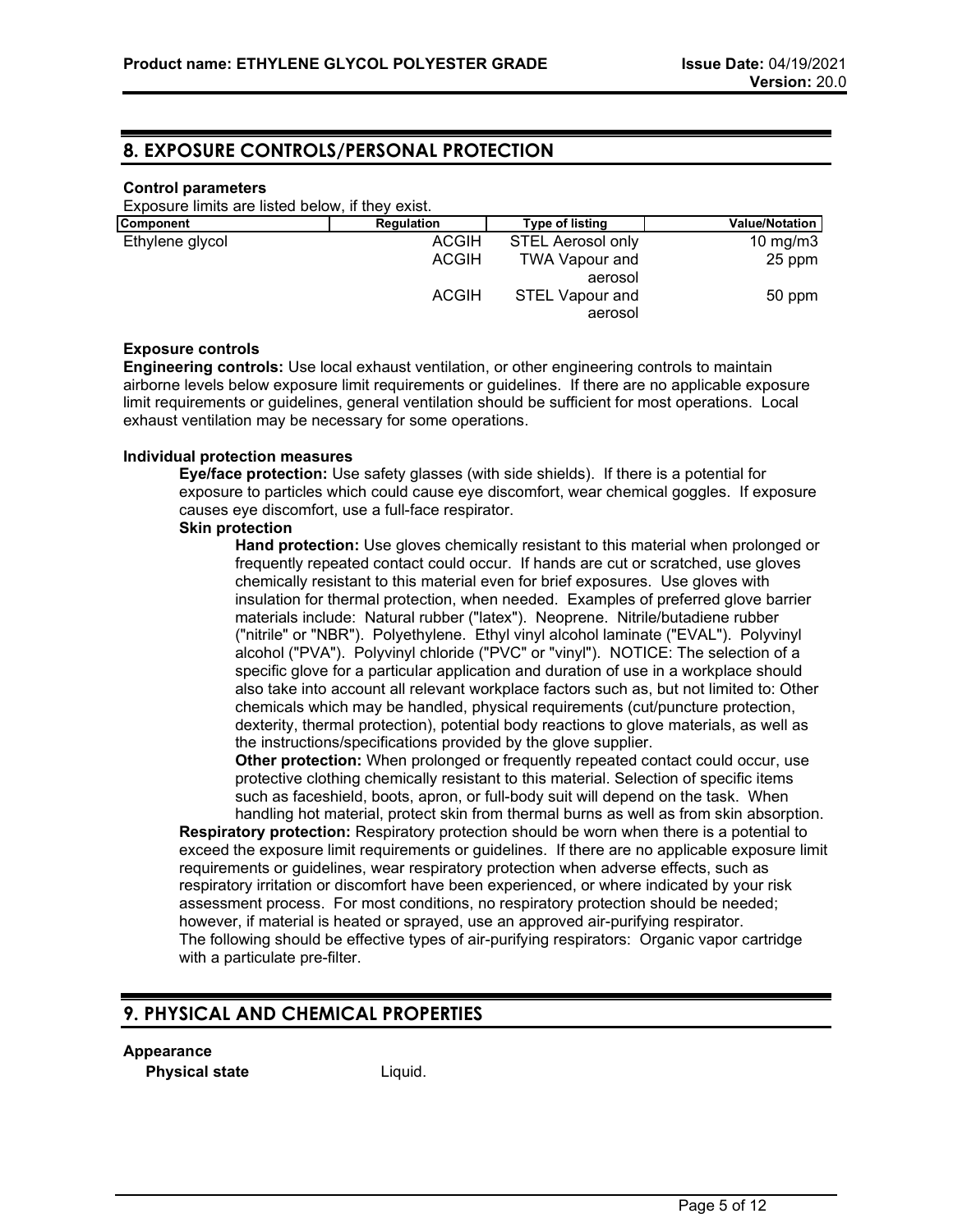| Color                                             | Colorless                                 |
|---------------------------------------------------|-------------------------------------------|
| Odor                                              | Sweet                                     |
| <b>Odor Threshold</b>                             | No test data available                    |
| рH                                                | 9 Literature                              |
| <b>Melting point/range</b>                        | Not applicable to liquids                 |
| <b>Freezing point</b>                             | $-11.2$ °C (11.8 °F) Literature           |
| Boiling point (760 mmHg)                          | 197.4 °C (387.3 °F) Literature            |
| <b>Flash point</b>                                | closed cup 111 °C (232 °F) Literature     |
| <b>Evaporation Rate (Butyl Acetate</b><br>$= 1$   | 0.01 Literature                           |
| <b>Flammability (solid, gas)</b>                  | Not Applicable                            |
| Lower explosion limit                             | 3.2 % vol Literature                      |
| <b>Upper explosion limit</b>                      | 15.3 % vol Literature                     |
| <b>Vapor Pressure</b>                             | 0.067 hPa at 20 °C (68 °F) Literature     |
| <b>Relative Vapor Density (air = 1)</b>           | 2.1 Literature                            |
| <b>Relative Density (water = 1)</b>               | 1.115 at 20 °C (68 °F) / 20 °C Literature |
| <b>Water solubility</b>                           | 100 % Literature                          |
| <b>Partition coefficient: n-</b><br>octanol/water | log Pow: -1.36 Measured                   |
| <b>Auto-ignition temperature</b>                  | 398 °C (748 °F) Literature                |
| <b>Decomposition temperature</b>                  | No test data available                    |
| <b>Dynamic Viscosity</b>                          | 19.83 mPa.s at 20 °C (68 °F) Literature   |
| <b>Kinematic Viscosity</b>                        | No data available                         |
| <b>Explosive properties</b>                       | No data available                         |
| <b>Oxidizing properties</b>                       | No data available                         |
| <b>Molecular weight</b>                           | 62 g/mol Literature                       |
| <b>Molecular formula</b>                          | HOC2H4OH                                  |

NOTE: The physical data presented above are typical values and should not be construed as a specification.

# **10. STABILITY AND REACTIVITY**

**Reactivity:** No data available

**Chemical stability:** Thermally stable at recommended temperatures and pressures.

**Possibility of hazardous reactions:** Polymerization will not occur.

**Conditions to avoid:** Exposure to elevated temperatures can cause product to decompose. Generation of gas during decomposition can cause pressure in closed systems.

**Incompatible materials:** Avoid contact with: Strong acids. Strong bases. Strong oxidizers.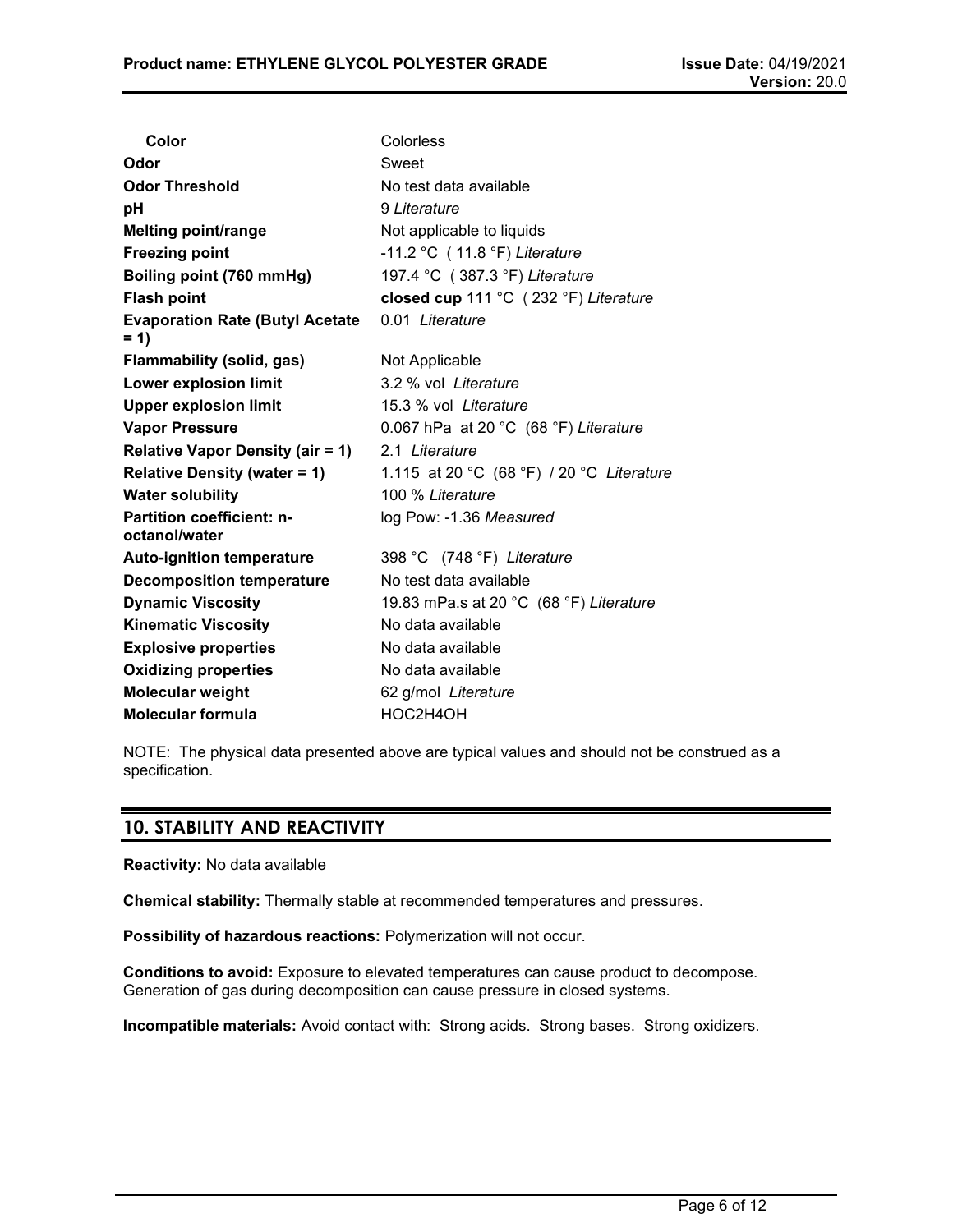**Hazardous decomposition products:** Decomposition products depend upon temperature, air supply and the presence of other materials. Decomposition products can include and are not limited to: Aldehydes. Alcohols. Ethers.

# **11. TOXICOLOGICAL INFORMATION**

*Toxicological information appears in this section when such data is available.*

#### **Acute toxicity**

## **Acute oral toxicity**

Oral toxicity is expected to be moderate in humans due to ethylene glycol even though tests with animals show a lower degree of toxicity. Ingestion of quantities (approximately 65 mL (2 oz.) for diethylene glycol or 100 mL (3 oz.) for ethylene glycol) has caused death in humans. May cause nausea and vomiting. May cause abdominal discomfort or diarrhea. Excessive exposure may cause central nervous system effects, cardiopulmonary effects (metabolic acidosis), and kidney failure.

LD50, Rat, male and female, 7,712 mg/kg Lethal Dose, Human, adult, 3 Ounces Estimated.

#### **Acute dermal toxicity**

Prolonged skin contact is unlikely to result in absorption of harmful amounts. Repeated skin exposure to large quantities may result in absorption of harmful amounts. Massive contact with damaged skin or of material sufficiently hot to burn skin may result in absorption of potentially lethal amounts.

LD50, Rabbit, > 10,600 mg/kg LD50, Mouse, male and female, > 3,500 mg/kg

## **Acute inhalation toxicity**

At room temperature, exposure to vapor is minimal due to low volatility. With good ventilation, single exposure is not expected to cause adverse effects. If material is heated or areas are poorly ventilated, vapor/mist may accumulate and cause respiratory irritation and symptoms such as headache and nausea.

LC50, Rat, male and female, 6 Hour, dust/mist, > 2.5 mg/l

#### **Skin corrosion/irritation**

Brief contact is essentially nonirritating to skin. Prolonged contact may cause slight skin irritation with local redness. Repeated contact may cause skin irritation with local redness.

## **Serious eye damage/eye irritation**

May cause slight eye irritation. Corneal injury is unlikely. Vapor or mist may cause eye irritation.

## **Sensitization**

Did not cause allergic skin reactions when tested in guinea pigs.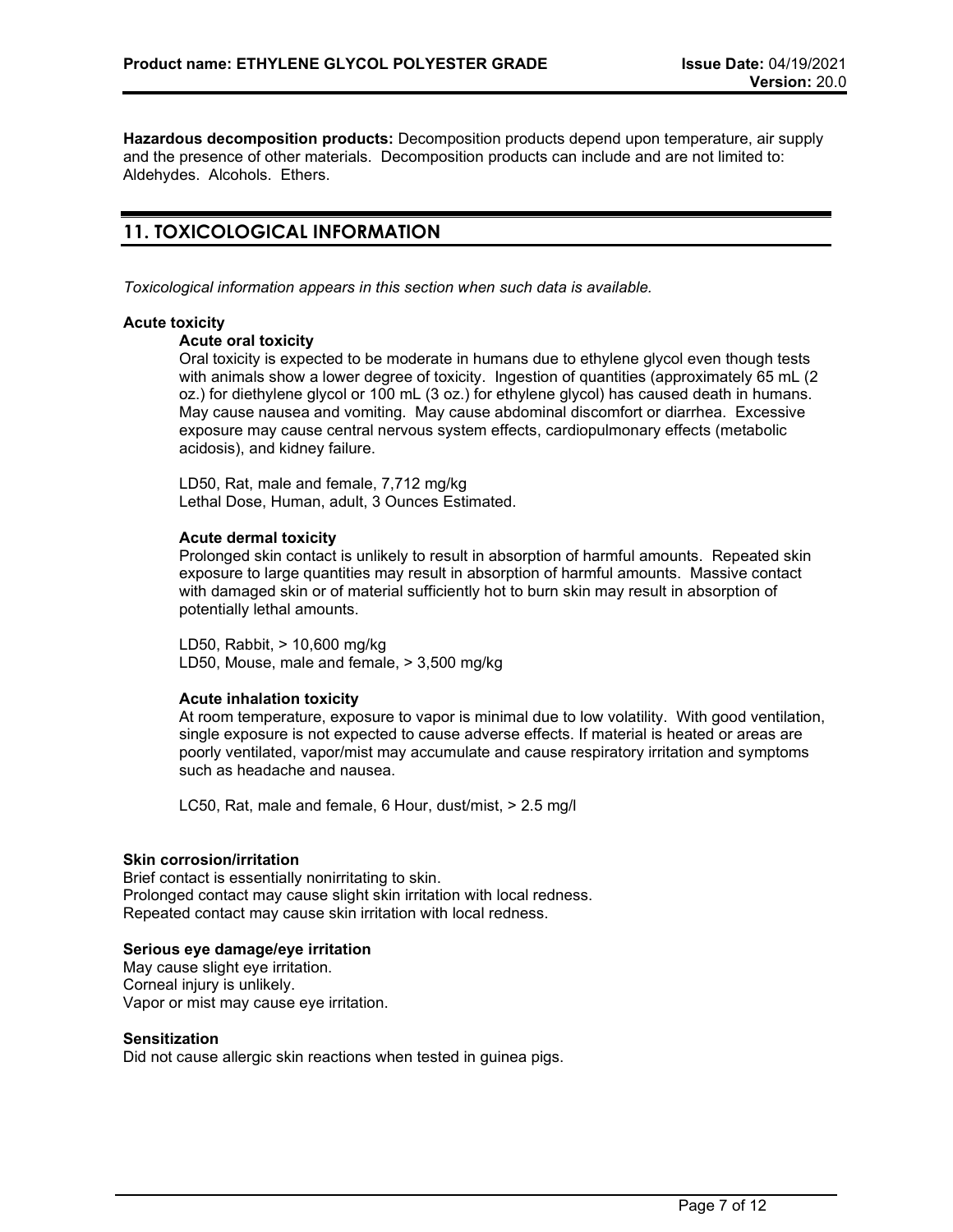For respiratory sensitization: No relevant data found.

## **Specific Target Organ Systemic Toxicity (Single Exposure)**

Evaluation of available data suggests that this material is not an STOT-SE toxicant.

### **Specific Target Organ Systemic Toxicity (Repeated Exposure)**

Observations in humans include: Nystagmus (involuntary eye movement). In animals, effects have been reported on the following organs: Kidney. Liver.

#### **Carcinogenicity**

Ethylene glycol did not cause cancer in long-term animal studies.

#### **Teratogenicity**

Based on animal studies, ingestion of very large amounts of ethylene glycol appears to be the major and possibly only route of exposure to produce birth defects. Exposures by inhalation or skin contact, the primary routes of occupational exposure, had minimal effect on the fetus, in animal studies.

#### **Reproductive toxicity**

Ingestion of large amounts of ethylene glycol has been shown to interfere with reproduction in animals.

#### **Mutagenicity**

In vitro genetic toxicity studies were negative. Animal genetic toxicity studies were negative.

#### **Aspiration Hazard**

Based on physical properties, not likely to be an aspiration hazard.

# **12. ECOLOGICAL INFORMATION**

*Ecotoxicological information appears in this section when such data is available.*

#### **Toxicity**

## **Acute toxicity to fish**

Material is practically non-toxic to aquatic organisms on an acute basis (LC50/EC50/EL50/LL50 >100 mg/L in the most sensitive species tested).

LC50, Pimephales promelas (fathead minnow), static test, 96 Hour, 72,860 mg/l, Other guidelines

#### **Acute toxicity to aquatic invertebrates**

EC50, Daphnia magna (Water flea), static test, 48 Hour, > 100 mg/l, OECD Test Guideline 202 or Equivalent

### **Acute toxicity to algae/aquatic plants**

ErC50, Pseudokirchneriella subcapitata (green algae), 96 Hour, Growth rate inhibition, 6,500 - 13,000 mg/l, Other guidelines

## **Toxicity to bacteria**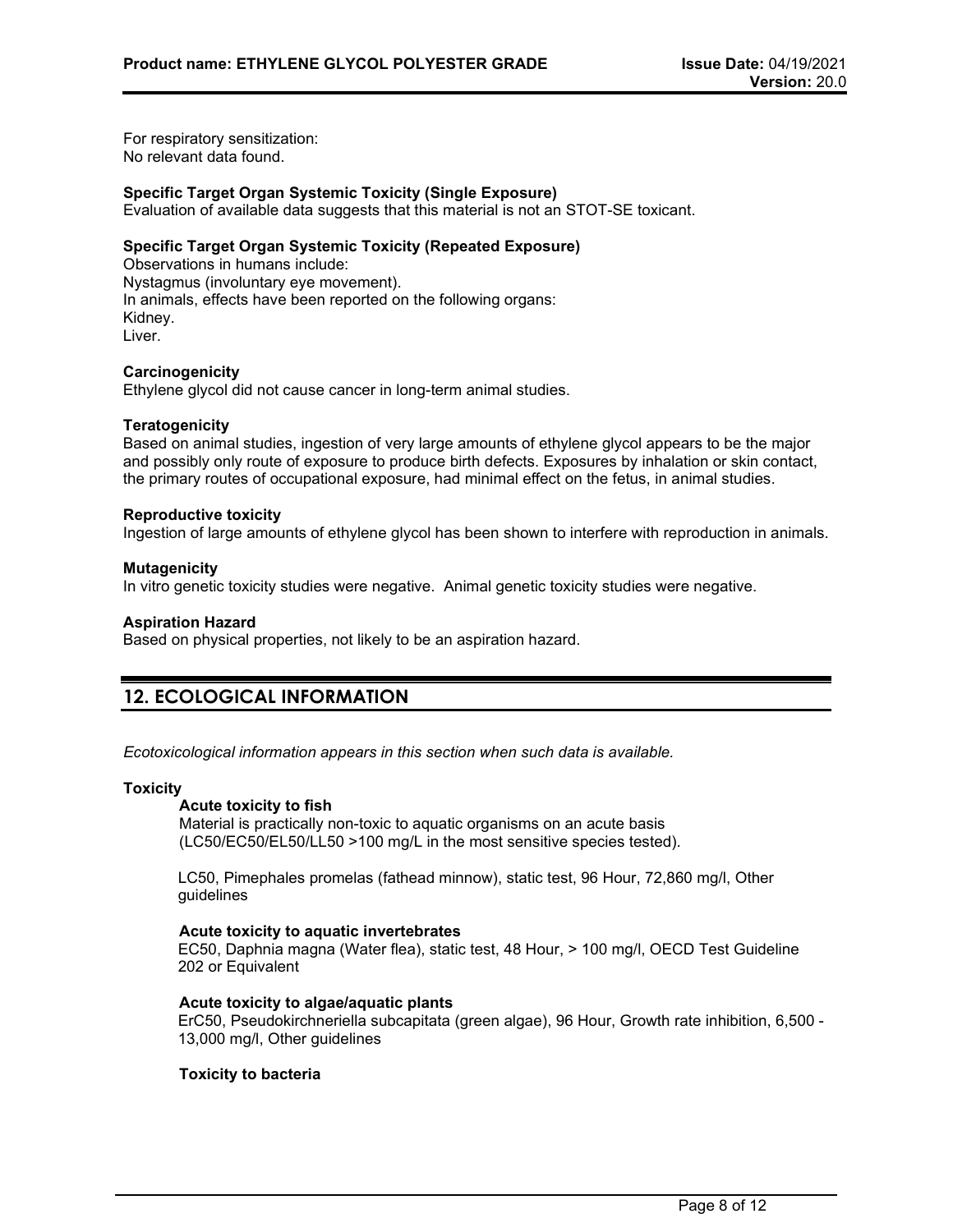EC50, activated sludge, 30 min, 225 mg/l, OECD 209 Test

#### **Persistence and degradability**

**Biodegradability:** Material is readily biodegradable. Passes OECD test(s) for ready biodegradability. Material is ultimately biodegradable (reaches > 70% mineralization in OECD test(s) for inherent biodegradability). 10-day Window: Pass **Biodegradation:** 90 - 100 % **Exposure time:** 10 d **Method:** OECD Test Guideline 301A or Equivalent 10-day Window: Not applicable **Biodegradation:** 90 % **Exposure time:** 1 d **Method:** OECD Test Guideline 302B or Equivalent

**Theoretical Oxygen Demand:** 1.29 mg/mg

### **Bioaccumulative potential**

**Bioaccumulation:** Bioconcentration potential is low (BCF < 100 or Log Pow < 3). **Partition coefficient: n-octanol/water(log Pow):** -1.36 Measured

#### **Mobility in soil**

Given its very low Henry's constant, volatilization from natural bodies of water or moist soil is not expected to be an important fate process. Potential for mobility in soil is very high (Koc between 0 and 50). **Partition coefficient (Koc):** 1 Estimated.

# **13. DISPOSAL CONSIDERATIONS**

**Disposal methods:** DO NOT DUMP INTO ANY SEWERS, ON THE GROUND, OR INTO ANY BODY OF WATER. All disposal practices must be in compliance with all Federal, State/Provincial and local laws and regulations. Regulations may vary in different locations. Waste characterizations and compliance with applicable laws are the responsibility solely of the waste generator. WE HAVE NO CONTROL OVER THE MANAGEMENT PRACTICES OR MANUFACTURING PROCESSES OF PARTIES HANDLING OR USING THIS MATERIAL. THE INFORMATION PRESENTED HERE PERTAINS ONLY TO THE PRODUCT AS SHIPPED IN ITS INTENDED CONDITION AS DESCRIBED IN MSDS SECTION: Composition Information. FOR UNUSED & UNCONTAMINATED PRODUCT, the preferred options include sending to a licensed, permitted: Recycler. Reclaimer. Incinerator or other thermal destruction device.

## **14. TRANSPORT INFORMATION**

**DOT**

**Proper shipping name** Environmentally hazardous substance, liquid, n.o.s.(Ethylene glycol)<br>UN 3082 **UN number** U<br>Class 9 **Class** 9 **Packing group**<br> **Reportable Quantity** Ethylene glycol **Reportable Quantity**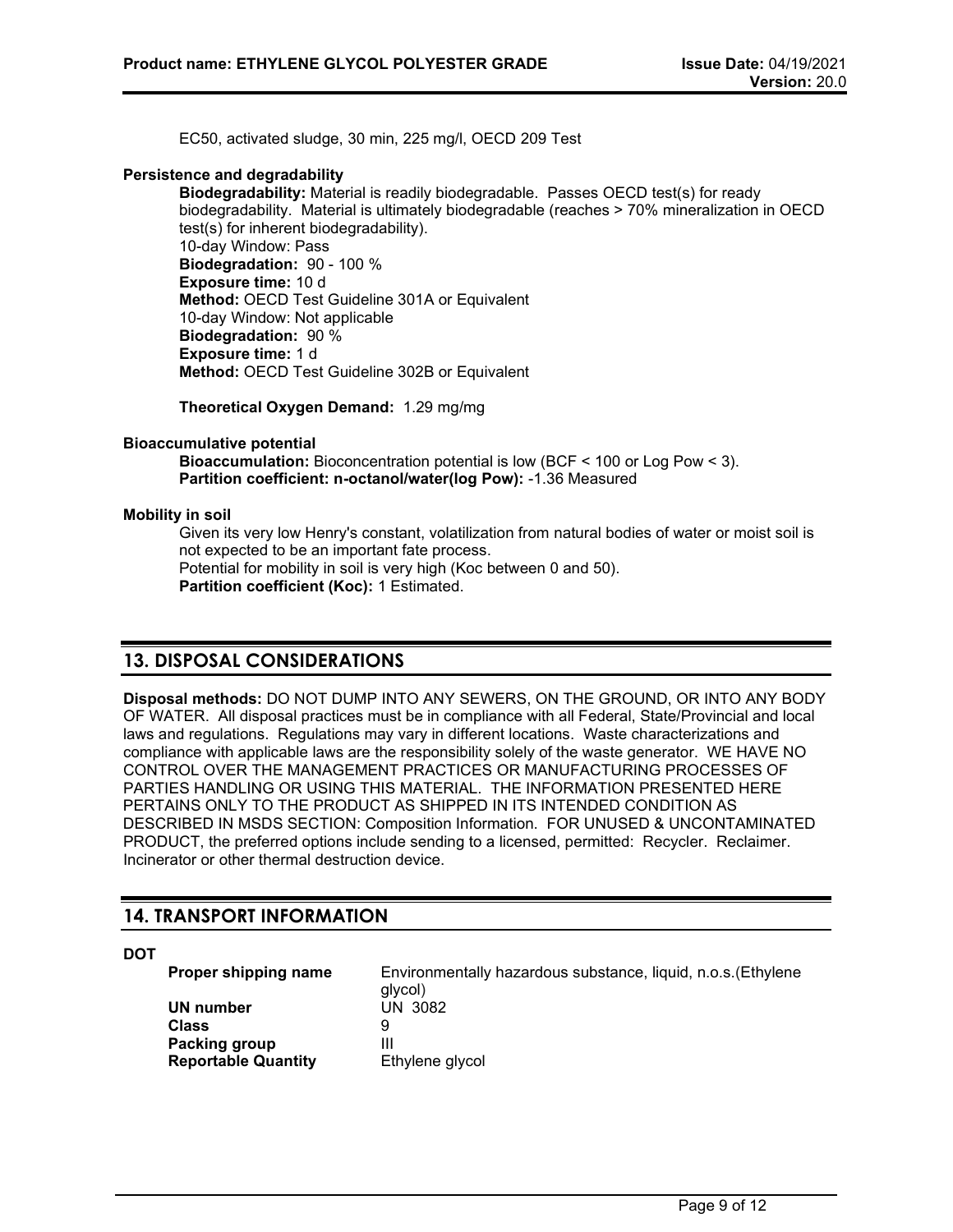**Classification for SEA transport (IMO-IMDG):**

| <b>Transport in bulk</b><br>according to Annex II of<br>MARPOL 73/78 and the<br><b>IBC Code</b> | Product Name: Ethylene Glycol<br>Pollution Category: Z<br>Ship Type: 3<br>Fire Protection: AC                                                                                                                                                                                           |
|-------------------------------------------------------------------------------------------------|-----------------------------------------------------------------------------------------------------------------------------------------------------------------------------------------------------------------------------------------------------------------------------------------|
| <b>Additional Information:</b>                                                                  | This product may be transported under nitrogen padding.<br>Nitrogen is an odorless and invisible gas. Exposure to a<br>nitrogen enriched environment may cause asphyxiation or<br>death. Personnel must observe strict safety precautions when<br>involved with a confined space entry. |
| <b>Remarks:</b>                                                                                 | Refer to Section 7 (Handling & Storage) for special<br>precautions which personnel needs to be aware of or needs to<br>comply with in connection with transport.                                                                                                                        |

### **Classification for AIR transport (IATA/ICAO):**

Not regulated for transport

This information is not intended to convey all specific regulatory or operational requirements/information relating to this product. Transportation classifications may vary by container volume and may be influenced by regional or country variations in regulations. Additional transportation system information can be obtained through an authorized sales or customer service representative. It is the responsibility of the transporting organization to follow all applicable laws, regulations and rules relating to the transportation of the material.

## **15. REGULATORY INFORMATION**

**Superfund Amendments and Reauthorization Act of 1986 Title III (Emergency Planning and Community Right-to-Know Act of 1986) Sections 311 and 312** Acute Health Hazard Chronic Health Hazard

## **Superfund Amendments and Reauthorization Act of 1986 Title III (Emergency Planning and Community Right-to-Know Act of 1986) Section 313**

This product contains the following substances which are subject to the reporting requirements of Section 313 of Title III of the Superfund Amendments and Reauthorization Act of 1986 and which are listed in 40 CFR 372.

#### **Components CASRN** Ethylene glycol

## **Comprehensive Environmental Response, Compensation, and Liability Act of 1980 (CERCLA) Section 103**

Calculated RQ exceeds reasonably attainable upper limit.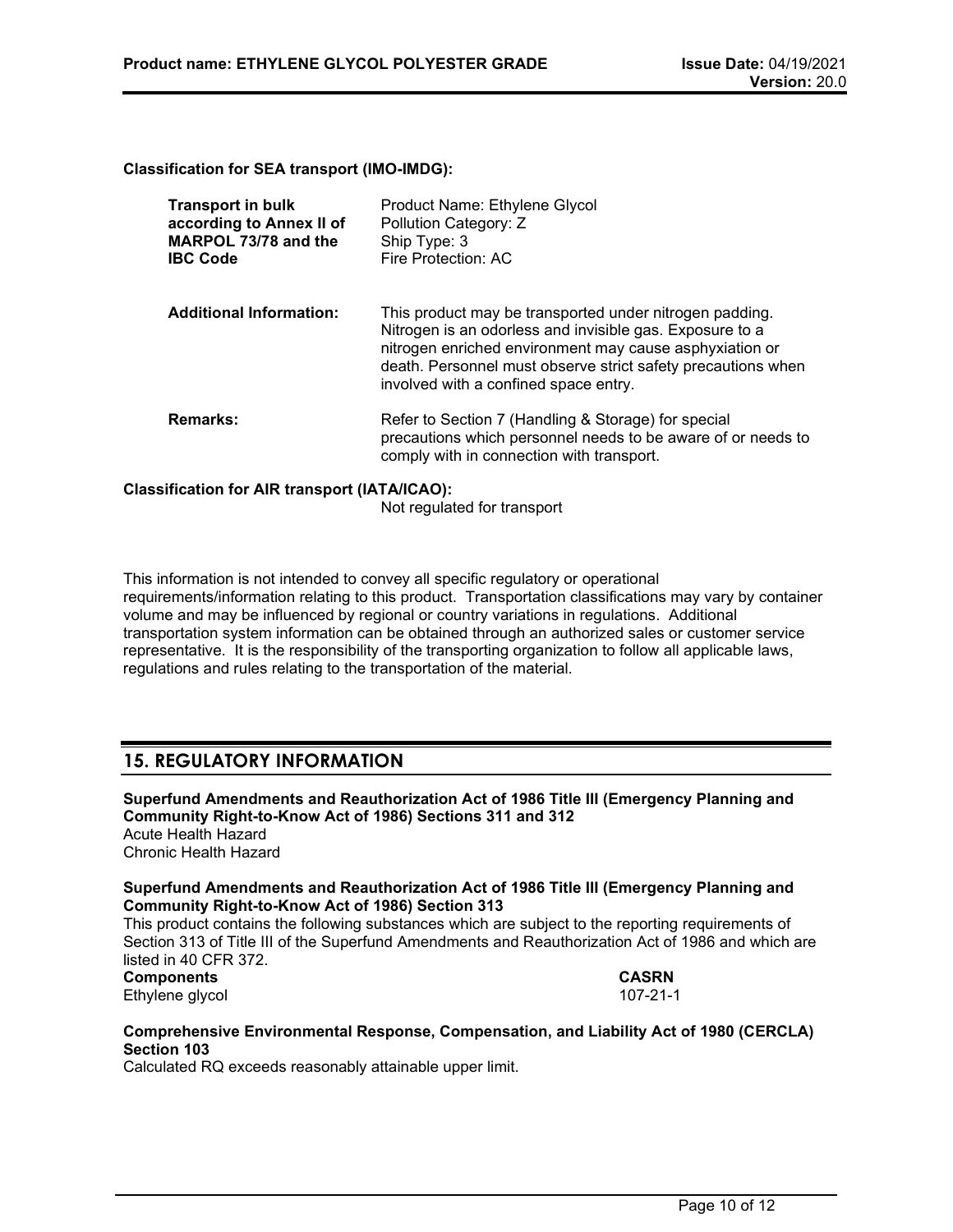| Components      | <b>CASRN</b> | <b>RQ (RCRA Code)</b> |
|-----------------|--------------|-----------------------|
| Ethylene glycol | 107-21-1     | 5000 lbs RQ           |

## **U.S. Toxic Substances Control Act (TSCA)**

All components of this product are either on the TSCA Inventory, are exempt from TSCA Inventory Requirements under 40 CFR 720.30, or comply with the PMN Polymer Exemption 40 CFR 723.250.

#### **Pennsylvania Worker and Community Right-To-Know Act:**

To the best of our knowledge, this product does not contain chemicals at levels which require reporting under this statute.

#### **California Proposition 65 (Safe Drinking Water and Toxic Enforcement Act of 1986)**

WARNING: This product contains a chemical(s) known to the State of California to cause birth defects or other reproductive harm.

| <b>Components</b>          | <b>CASRN</b> | Listing          | <b>Date</b> | <b>NSRL or MADL</b>         |
|----------------------------|--------------|------------------|-------------|-----------------------------|
|                            |              | Mechanism listed |             | ( $\mu$ q/day) <sup>a</sup> |
| Ethylene glycol (ingested) | 107-21-1     | AB.              |             | 19/06/15 8700 (oral)        |

#### **California Proposition 65 (Safe Drinking Water and Toxic Enforcement Act of 1986)**

WARNING: This product contains a chemical(s) known to the State of California to cause cancer.

| <b>Components</b> | <b>CASRN</b> | Listing<br>Mechanism listed | <b>Date</b> | <b>NSRL or MADL</b><br>$(\mu q / d \text{av})^a$ |
|-------------------|--------------|-----------------------------|-------------|--------------------------------------------------|
| Acetaldehyde      | 75-07-0      | <b>SOE</b>                  |             | 01/04/88 90 (inhalation)                         |

# **16. OTHER INFORMATION**

#### **Revision**

Identification Number: 101232907 / MS02/ Issue Date: 04/19/2021 / Version: 20.0 Most recent revision(s) are noted by the bold, double bars in left-hand margin throughout this document.

## **Legend**

| <b>ACGIH</b> | USA. American Conference of Governmental Industrial Hygienists (ACGIH)<br>Threshold Limit Values (TLV) |
|--------------|--------------------------------------------------------------------------------------------------------|
| STEL         | Short-term exposure limit                                                                              |
| <b>TWA</b>   | 8-hour, time-weighted average                                                                          |

## **Information Source and References**

This SDS is revised by B-lands Consulting.

MEGLOBAL AMERICAS INC. urges each customer or recipient of this (M)SDS to study it carefully and consult appropriate expertise, as necessary or appropriate, to become aware of and understand the data contained in this (M)SDS and any hazards associated with the product. The information herein is provided in good faith and believed to be accurate as of the effective date shown above. However, no warranty, express or implied, is given. Regulatory requirements are subject to change and may differ between various locations. It is the buyer's/user's responsibility to ensure that his